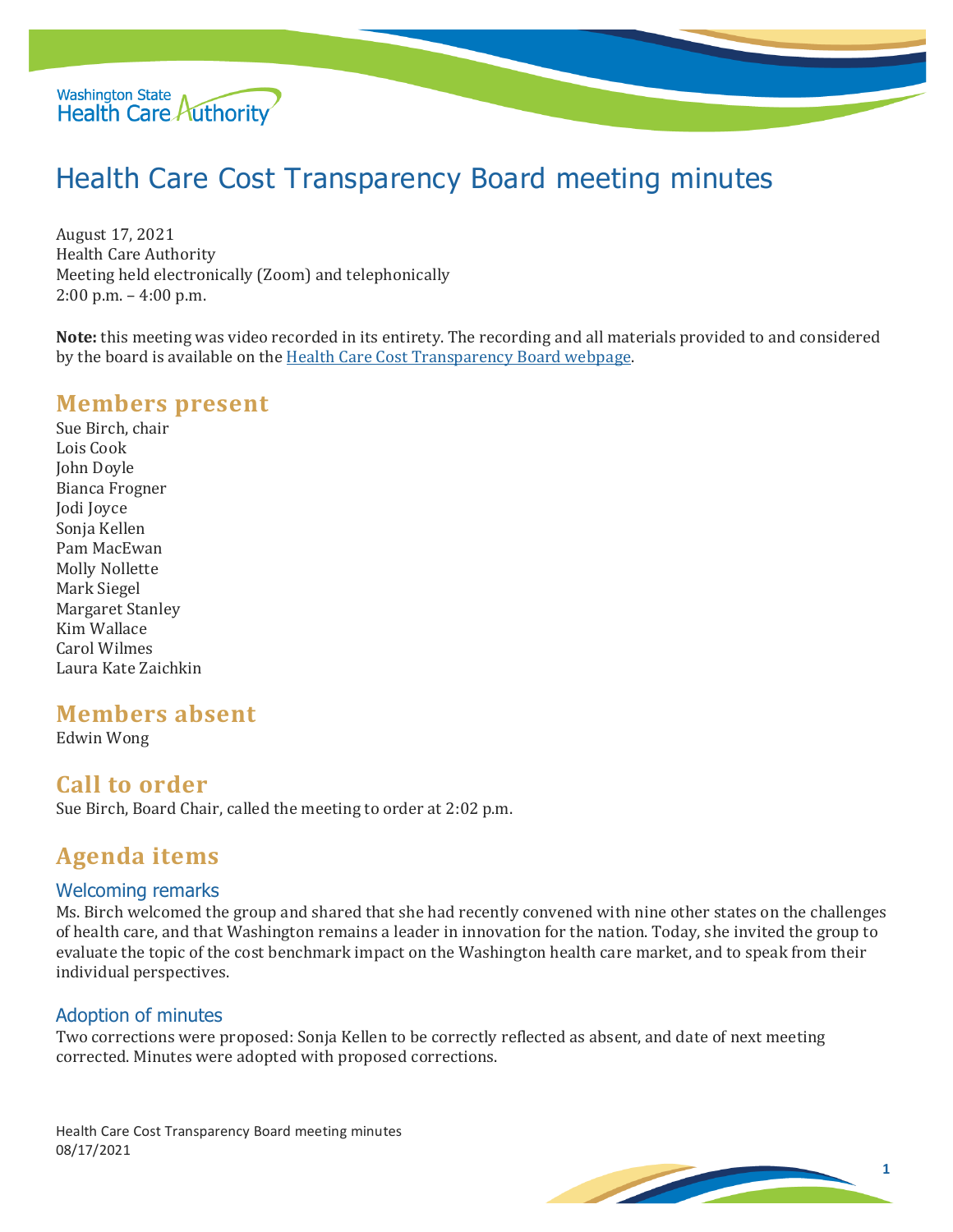## Presentation: Recap of last meeting and topics for today's discussion

AnnaLisa Gellermann, HCA staff, provided a summary of the preliminary recommendations of the Board on the cost benchmark methodology as preparation for hearing Committee feedback.

The Board's preliminary recommendations were as follows:

- Setting the benchmark value using a 70/30 hybrid of historical median wage and potential gross state product (PGSP). This weighting yields a benchmark value of 3.2%.
- Setting benchmark values for a period of 5 years, as follows: 2022-2023 at 3.2%, 2024-2025 at 3%, and 2026 at 2.8%.

The agenda included hearing committee feedback on proposed sources of coverage to be included in Total Health Care Expenditure (THCE) and on the Board's cost benchmark recommendation, and evaluation of draft trigger language requested from HCA staff. Bailit Health would also introduce the topic of the data call, focusing on reporting performance against the cost growth benchmark and discussing methods to ensure accuracy and reliability of the measurement.

## Presentation: Wrap up discussion on total health care expenditures and sources of coverage: Advisory Committee of Health Care Providers and Carriers' feedback and staff research. Discussion and Decision: Defining THCE and sources of coverage

AnnaLisa Gellermann, HCA staff, recapped the primary sources of health care coverage the Board previously recommended for inclusion in THCE. Jodi Joyce then provided the Board with feedback from the Advisory Committee of Health Care Providers and Carriers on this topic. Committee members agreed with the Board's recommendation to include spending in these markets for all Washington residents, regardless of where they receive care. Members also agreed with the recommendation to capture additional sources if feasible.

Ms. Gellermann provided staff research into the spending totals and feasibility of additional sources of coverage requested by the Board, including the WA Labor and Industries state fund, WA Department of Corrections, Tribal-Indian Health Services (HIS) spending, and public health spending on individuals.

The Board had a lengthy discussion and asked clarifying questions about how information is captured for both claims-based and non-claims-based payments, and coding in public health spending. The Board affirmed its commitment to broadly including in the future as many sources as possible, including IHS and Tribal data, WA Labor and Industries self-insured data, and public health spending.

The Board approved the definition of THCE as including the following sources:<br>• Medicare (including fee-for-service and Medicare Advantage)

- Medicare (including fee-for-service and Medicare Advantage)
- Medicaid (including fee-for-service and managed care)
- Medicare and Medicaid "duals."
- Commercial (both fully insured and self-insured).
- Labor and Industries state fund.
- Correctional health system.

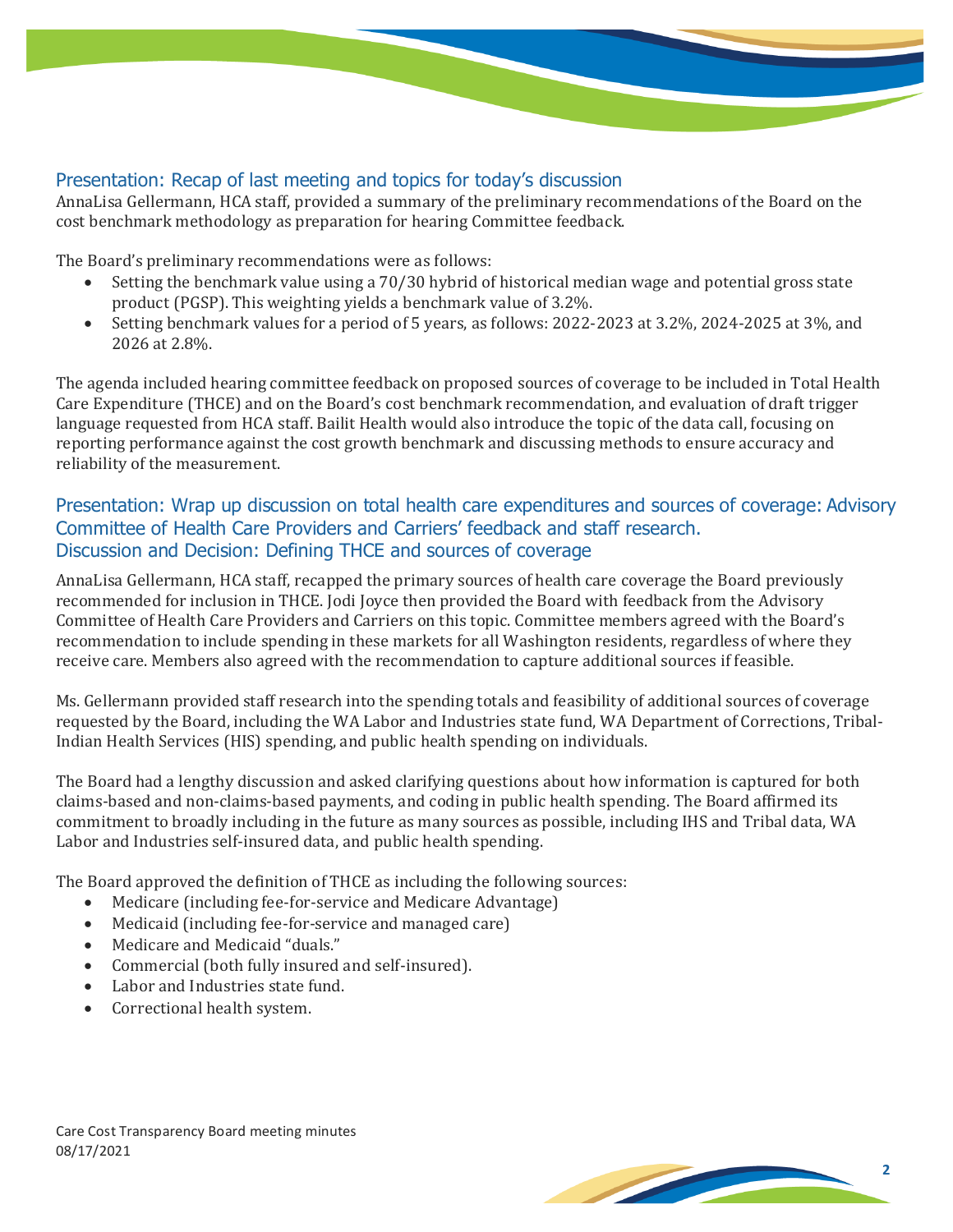Presentation: Wrap up discussion on cost benchmark recommendations:

Advisory Committee of Health Care Providers and Carriers' feedback and staff proposed language for trigger

#### Discussion and Decision: Cost benchmark, review, and Trigger

Ms. Gellermann recapped the Board's previous recommendation for the cost benchmark methodology, and staff proposed "trigger language" prompting changes to the benchmark. Ms. Gellermann and Jodi Joyce provided feedback from the Committee, and Ms. Birch led a Board discussion to determine if the Board wished to adjust its decision on benchmark methodology and values.

The Board determined to revisit the benchmark value and implementation, and various Board members made suggestions related to the benchmark value and stability over the initial 5-year period. The Board requested to review the benchmark value and stability at the next meeting.

The Board reviewed staff proposed language for the annual review of the benchmark and the "trigger" for possible changes to the benchmark. After discussion and amendment, the Board approved the following language:

The Board will annually review performance against the benchmark and may consider any impacts on the overall health system, including cost of care, access to care, quality of care, and impact on specific populations, providers, or market sectors.

In the event of extraordinary circumstances including highly significant changes in the economy or the health care system, the Board may consider changes to the benchmark or to the benchmark methodology.

#### Public Comment

Ms. Birch called for comments from the public.

Jeb Shepherd, Director of Policy, Washington State Medical Association (WSMA) reiterated key points from the organization's letter submitted to the Board. Mr. Shepherd reported that WSMA supports the adoption of a stable and achievable benchmark but does not support a benchmark that goes below 3.2%, or changes over the initial 5 year period. Mr. Shepherd cited concerns that a lower benchmark would negatively impact providers and undermine confidence in the ability to achieve the goal. He also cited the complication of contracting cycles on a moving target.

Alicia Eyler of the Washington State Hospital Association (WSHA) shared the organization's support of discovering ways to decrease cost trends without causing negative impacts to high quality care. Ms. Eyler described 3.2% as a "high mark" and concurred with the comments of Mr. Shepherd that a lower target might be perceived as unachievable, which would negatively impact community confidence and support. WSHA plans to submit a letter to the Board with more detailed comments.

# Presentation: Reporting performance against the cost growth benchmark

The meeting ran out of time; this agenda item will be considered at a future meeting.